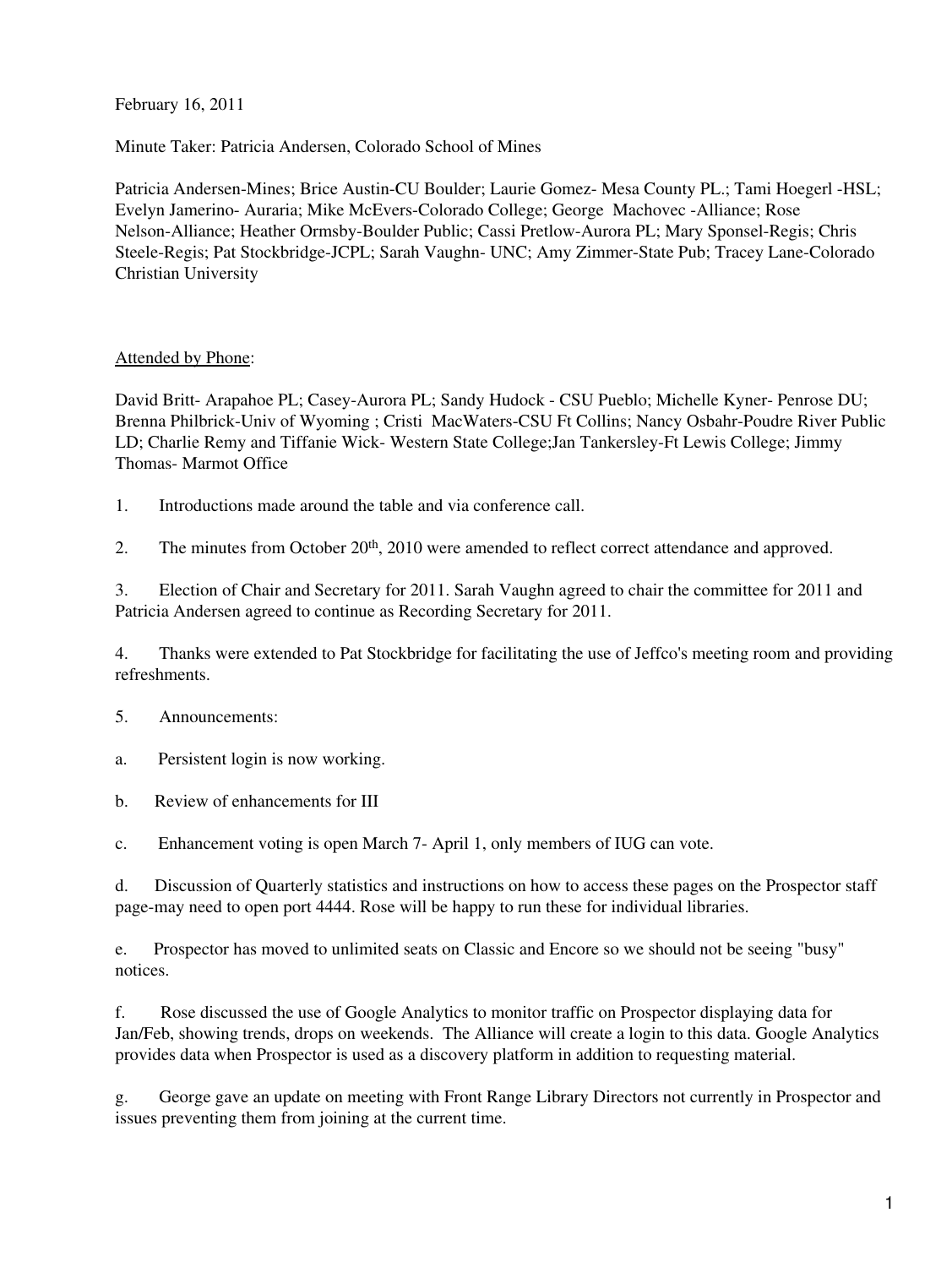h. Rose talked about the ILL Annual Conference to be held on the CSU Campus at the Lory Student Center on April 28-29, 20112011.

6. ERIC ED record integration in Prospector and special solution for fiche-only documents. About 450-500,000 records from CU, DU, & Wyoming have been loaded into Prospector. From 2004 all documents are electronic and can be accessed. We do not have the rights to digitize about 30% of the documents prior to 2004. These are only available through ILL so a new link to each library's ILL page has been set up to appear in Prospector on these records.

7. Request load balancing in Prospector.

a) Will wait for new libraries to get comfortable before moving up the request queue.

b) Currently Marmot libraries are low

c) Western State moved to medium

d) When all Marmot libraries are loaded the Alliance will look at regional pods for borrowing to optimize regional sorting centers

e) Can take a week for a book to be delivered to a Marmot library, similar problems with Ft Lewis.

- 8. Marmot Libraries Integration.
- a) Still working on problems, Mesa County had 1 hour training on Prospector.

b) They have their own system of sharing between the Mesa County branch libraries.

c) Rules and templates not ironed out yet

d) Their routing slips are different.

e) Barcode reader problems. David from Arapahoe and Pat from Jeffco shared how they programmed their barcode readers to read all participating libraries' barcodes.

f) Marmot libraries use paging slips as courier slips, not sure how this will work in Prospector. There was a question about confidentiality.

g) Marmot needs other libraries to share their procedures on list serve.

h) Problem of returning Marmot books to the correct branch with its unique code.

i) Marmot still deciding what is requestable and what is not in terms of audio/visual content

j) Questions about length of loans, monographs 3 weeks with 1 renewal, media 1week with no renewal.

k) Patron type mapping reflects who can borrow or not borrow.

9. Media Circulation Policies.

a) Individual libraries have their own policies, most publics loan media, some academics do not.